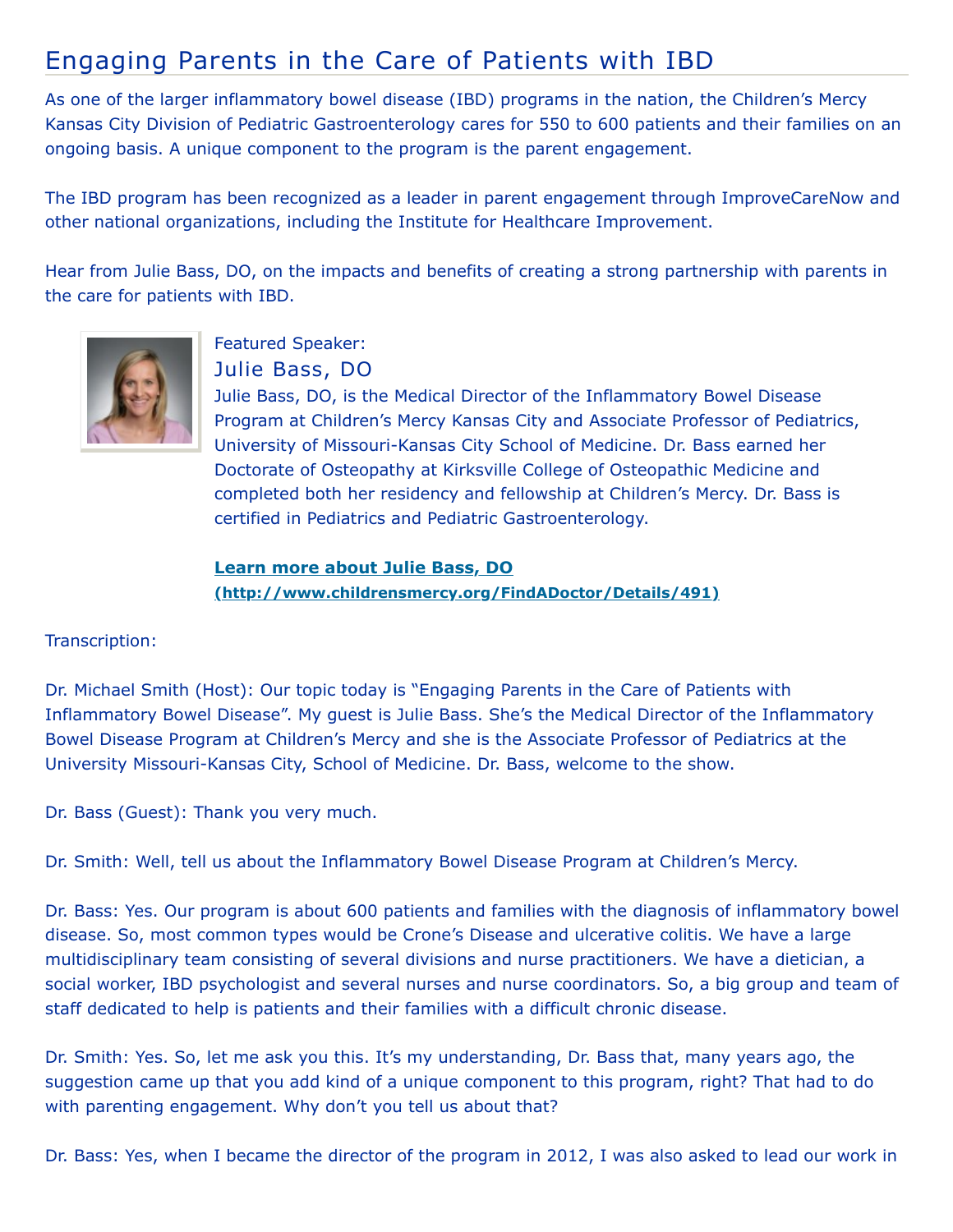Improved Care Now, which is a quality improvement network that has now over 90 hospitals, pediatric centers that help take care of children and adolescents with inflammatory bowel disease, and they encouraged that we asked the parent to join our team and then come along to the conferences that we have every 6 months with the Improved Care Now network. So, in 2012, I asked Jamie Hicks, a parent of one of my patients with inflammatory bowel disease to join our group and help us with the issues that we needed to focus on to better provide care for our patients and families. So, Jamie joined us in 2012 and we're still going strong working together and she now leads a group of about 12 parents that they formed a couple of years ago--a patient/family advisory council for our inflammatory bowel disease patients, and it's been really exciting to work with them and have their suggestions help guide our work and what we can do to better care for patients.

Dr. Smith: Well, Dr. Bass, let's back up a little bit and let's talk. Why did this even come up? I mean, obviously, we know and we appreciate that the more the family is involved, that parents are involved, the better the care is in the outcomes. I mean, I think we see that across the board even for adults. So, we get that part of it but was there something specific that happened or some specific outcomes that were looked at that made people think, "Hey, we need to have parents involved at the get-go from this"?

Dr. Bass: I think it is really just the experience that the patients and families can provide that was completely lacking on our healthcare team that's just been recognized in the last several years, and just across everything within healthcare that that's huge in us being able to provide care because our healthcare team thought we understood what challenges our families faced and things that they were going through. We'd often make assumptions about certain aspects of the care that, after inviting a parent to be part of our team, we realized, "Oh, gosh, we've always been thinking this was a major issue when we didn't realize these other challenges existed". So, it's really great to have that perspective on things that were not realized. That the challenges of living with a chronic disease and things with the day to day care of interacting with our clinic and the communication pieces, that having a parent there to ask questions along the way to understand the process and why we do things in a certain way and, ultimately, how we can make it better. In an ideal world, of course, we face challenges along the way as well.

## Dr. Smith: Of course.

Dr. Bass: But, working together, we've been able to make some great progress in the things that we can work do for our patients.

Dr. Smith: Why Jamie Hicks? What was it about her that made you reach out to her initially?

Dr. Bass: She stood out to me and just because her sense of passion, the questions that she would ask. She's a nurse by background so, of course, she has some healthcare knowledge to start with, and then her ability to look beyond just her own individual experience with her son was very apparent as well- kind of for the greater good to move things along. She just really did stand out in that way and really challenged me. I met her when I was in fellowship and training, so he was one of my first patients, actually, her son Colsen, and they were the type of people that just make you want to be in a better position and be able to provide healthcare and answer their questions and get to the bottom of things. So, that part was pretty easy to me to pick her out as somebody who would be a great part of our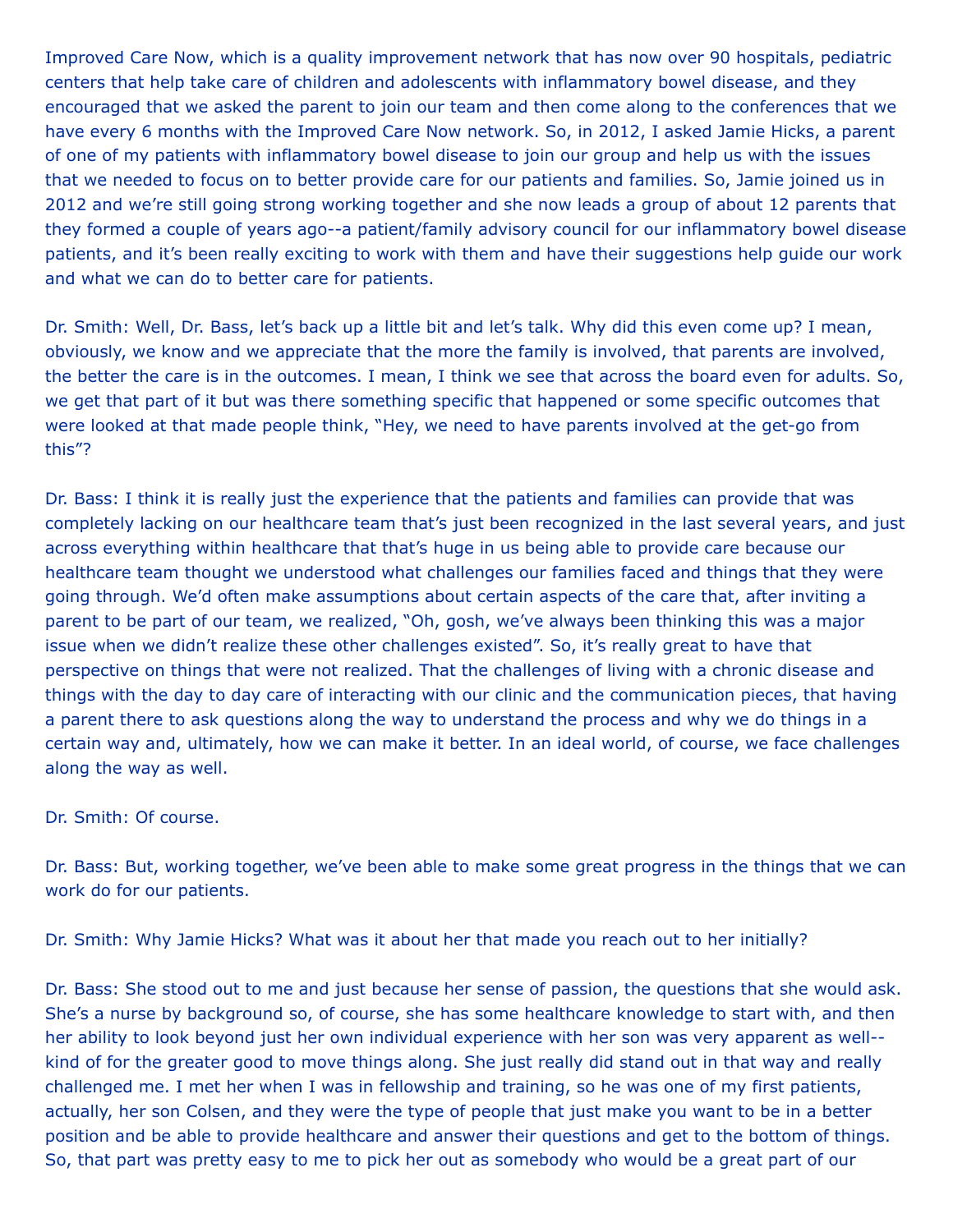team.

Dr. Smith: Yes.

Dr. Bass: Of course, I had no idea at the time how amazing she would be in addition to that.

Dr. Smith: You made a good decision.

Dr. Bass: I got pretty lucky in choosing her because she has done some really amazing things and now is just leading a great group of parents. It's pretty impressive, actually.

Dr. Smith: So, I know that at Children's Mercy, this program has become recognized by different institutions and organizations but what's been the influence in other hospitals? I mean, are you seeing parent engagement programs in other hospitals and even outside of the gastrointestinal world? I mean, is this program expanding? And, if not, what are the plans to help it expand?

Dr. Bass: Sure. I do think it is still slow to catch, even in our network. We are off to speak often about our experience and share with other centers and we do have several individual people come up to us and ask for advice on how do you do it; what do we suggest that they do. So, definitely lots of conversations at these meetings going on and then, we have been asked by some other chronic disease networks to share our experience, like with cystic fibrosis. Jamie actually went to a pediatric liver meeting just recently. Last year, we went to San Francisco to share our experience with the PCORI Research Network. So, I do think that it is slowly expanding across different networks but I do think it's still a little bit of foreign concept to actually incorporate the families into the work in the way that we think we have been able to do here.

Dr. Smith: Yes. Tell us a little bit about that. So, when we talk about the parent engagement, you mentioned incorporating them into the work that you do. What does that really mean? Walk us through how someone like Jamie Hicks would actually participate.

Dr. Bass: So, Jamie serves as our lead parent for the patients of our advisory council, and so she attends our meetings usually via phone because she lives three and a half hours from our center. So, every other week, at least twice month anyway, we have what we call the "improvement IBD meeting", and at least once a month, actually, Jamie will call in and give updates then and just be a part of our discussions about what we're doing at our center just to provide care. There's the one meeting that's focused completely on QI business that she will share. And, she represents the parent group who, they individually, the 12 of them, will meet quarterly and then, once a year now, this summer and the past summer, we got together the whole parent group, and our whole IBD healthcare team together for annual lunch meeting for a few hours, just to go over the different projects and ideas for things to do. So, as a parent group, they give us feedback on things that they would like us to look at within our system at Children's. And then, we also ask them for advice on certain things. We do a newsletter and we ask for a parent's perspective to be a piece of that and ask them to edit what we've put out. They've done a variety of things like giving feedback on our educational materials. When they started their first project, they really wanted a video for newly diagnosed families. This is a really stressful time when you're first diagnosed, and so they actually got an outside production company through our media department to put together this wonderful video now that our newly diagnosed families can watch about